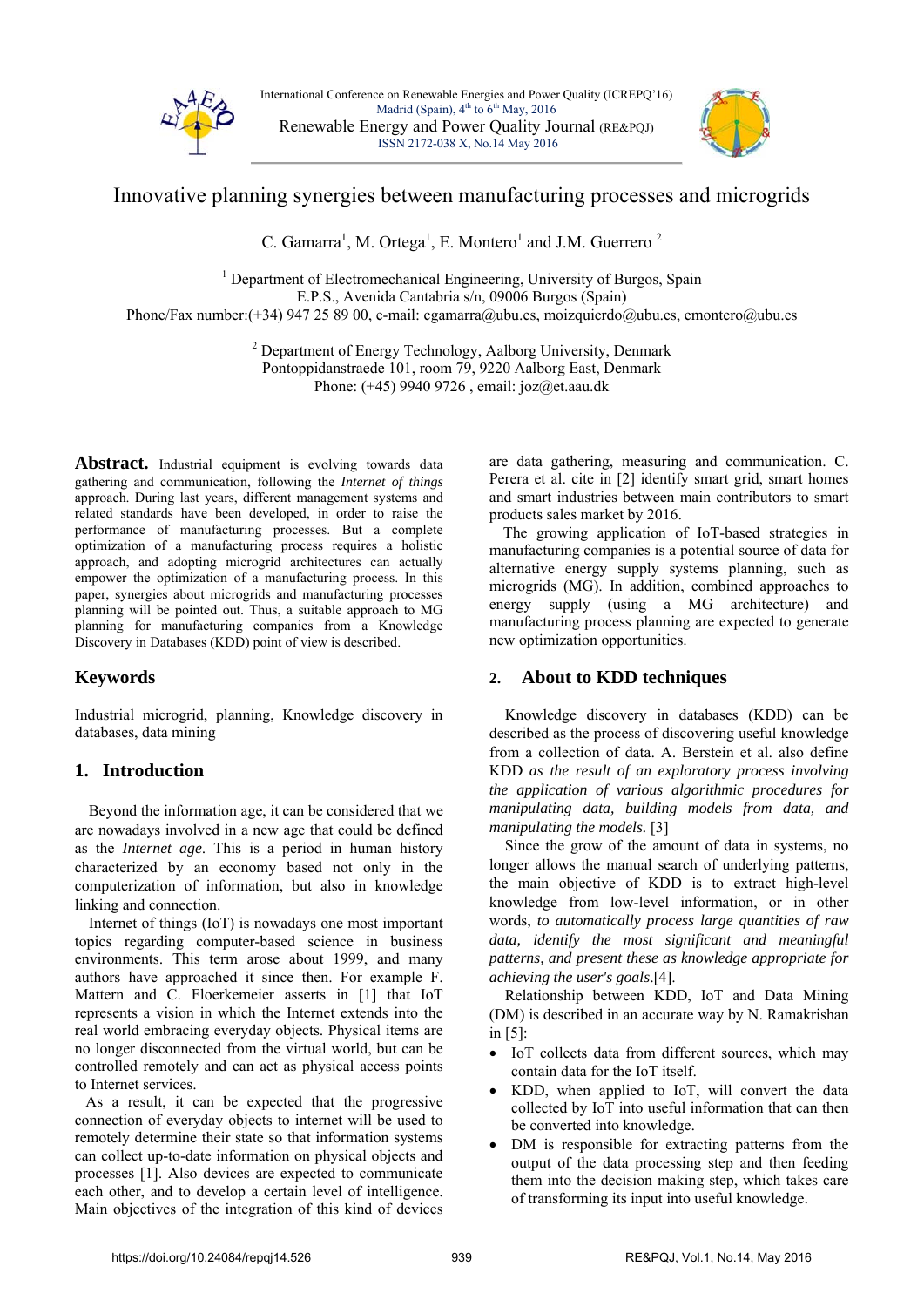A growing body of emerging DM-based applications is changing the landscape of business decision support [6]: risk analysis, targeted marketing, customer retention[7], portfolio management and brand loyalty [8]. Traditional DM approaches are focused on modeling a variable of interest, so that this variable may be forecast in future scenarios, and effective decisions taken based on that forecast. These approaches are divided in [5] into four major categories based on how the information is extracted: predictive modeling (also called classification or supervised learning), clustering (also called segmentation or unsupervised learning), frequent pattern extraction and hybrid.

DM technologies are reviewed, described and by C. Tsai et al. [5]. They point out that most KDD systems available today and most traditional mining algorithms cannot be applied directly to process the large amount of data of IoT. In this line of work, they define three key considerations in choosing the applicable mining technologies for the problem to be solved by KDD techniques: objective, characteristics of data, and mining algorithm. In other words, whether or not to develop a new mining algorithm can be easily justified by using these factors.

Heuristic [9,10] [11] [12] and metaheuristic algorithms [13] are pointed out in [14] between trends in data mining algorithms applied to solve a wide variety of mining and optimization problems.

Perhaps one of the most important aspects in data mining problems is how to evaluate a candidate model, and, obviously, this question depends on the type of data mining task at hand. Thus, most of the data mining problems can be considered as optimization problems, where the aim is to evolve a candidate model that optimizes certain performance criteria. However, the majority of data mining problems have multiple criteria to be optimized. Hence, most of the data mining problems are multiobjective in nature. Multiobjective evolutionary algorithms for data mining are surveyed in [15] and [16] into different categories regarding the DM task they face.

Beyond specific trends in the field of data mining, KDD field is in continuous evolution towards the direction pointed out by K.Cios y L. Kurgan in [17]. The future of KDD and DM process models *is in achieving overall integration of the entire process through the use of other popular industrial standards*. *Another currently very important issue is to provide interoperability and compatibility between different software systems and platforms, which also concerns KDD and DM models. Such systems would serve end-users in automating, or more realistically semi-automating, work with KDD systems.* 

#### **3. About to smart industries**

Factories of the future (FoF) is not only a motivational term related to the evolution of manufacturing process, but also a Public-Private Partnership under Horizon 2020, the EU Framework Programme for Research and Innovation.

This term concerns technological application towards manufacturing processes improvement basically in different research lines, addressing specific issues such as [18]:

- Modeling and simulation methods involving multiple phenomena such as physical, mechanical, energetic, chemical, energy, material characteristics, cost (...).
- Integrated knowledge-based systems covering the complete product life-cycle with advanced analytics, smart decision support systems and self-learning capabilities exploiting the availability of "big data" from smart sensors, historical process files, or humanauthored data; and addressing aspects (...).
- Integrated information management systems for product-process-production systems that are well embedded into their social, environmental and economic context.
- Advanced computer aided technologies, modeling, simulation and decision support toolboxes tailored for novel manufacturing processes.

Data acquisition, communication, and decision-making based on the acquired data are essential functions in modern manufacturing processes. That is the reason why Z. Bi et al. affirms that the IoT is *able to provide solutions to planning, scheduling, and controlling of manufacturing systems at all levels, due to the close relations of the components in a manufacturing enterprise and the architecture of IoT* [19].

The growing use of condition-based monitoring is widely accepted (if not always implemented) by most manufacturers towards maintenance, production and energy management optimization.

Taking the idea a step further, manufacturers are looking forward to connect all these devices with higher decision-making levels[20]. This plant (or even multiple plant) connectivity from the device (or field) level to the enterprise (or decision-making) level connection involves connecting industrial devices to manufacturing execution systems (MESs), energy management systems (EMSs) or enterprise resource planning systems (ERPs).

Correspondingly the point of smart industries is not only to connect smart devices each other, but also to use gathered information in order to model and optimize a manufacturing process. This is the natural evolution of manufacturing management systems such as MES, EMS and ERPs.

In other words, KDD techniques are expected to take part of the future manufacturing management systems, assisting company managers along the decision-making processes. Data acquisition, communication and analysis are nowadays essential functions for the aforementioned MES, EMS and ERP systems.

Under this context, data use is expected to grow also in manufacturing processes. Several information from productive process variables remains in data bases, which at the end, store huge amounts of historical data. As a consequence, KDD techniques have many potential applications in the field of manufacturing processes optimization and decision making.

Hence, quality improvement (QI) programs including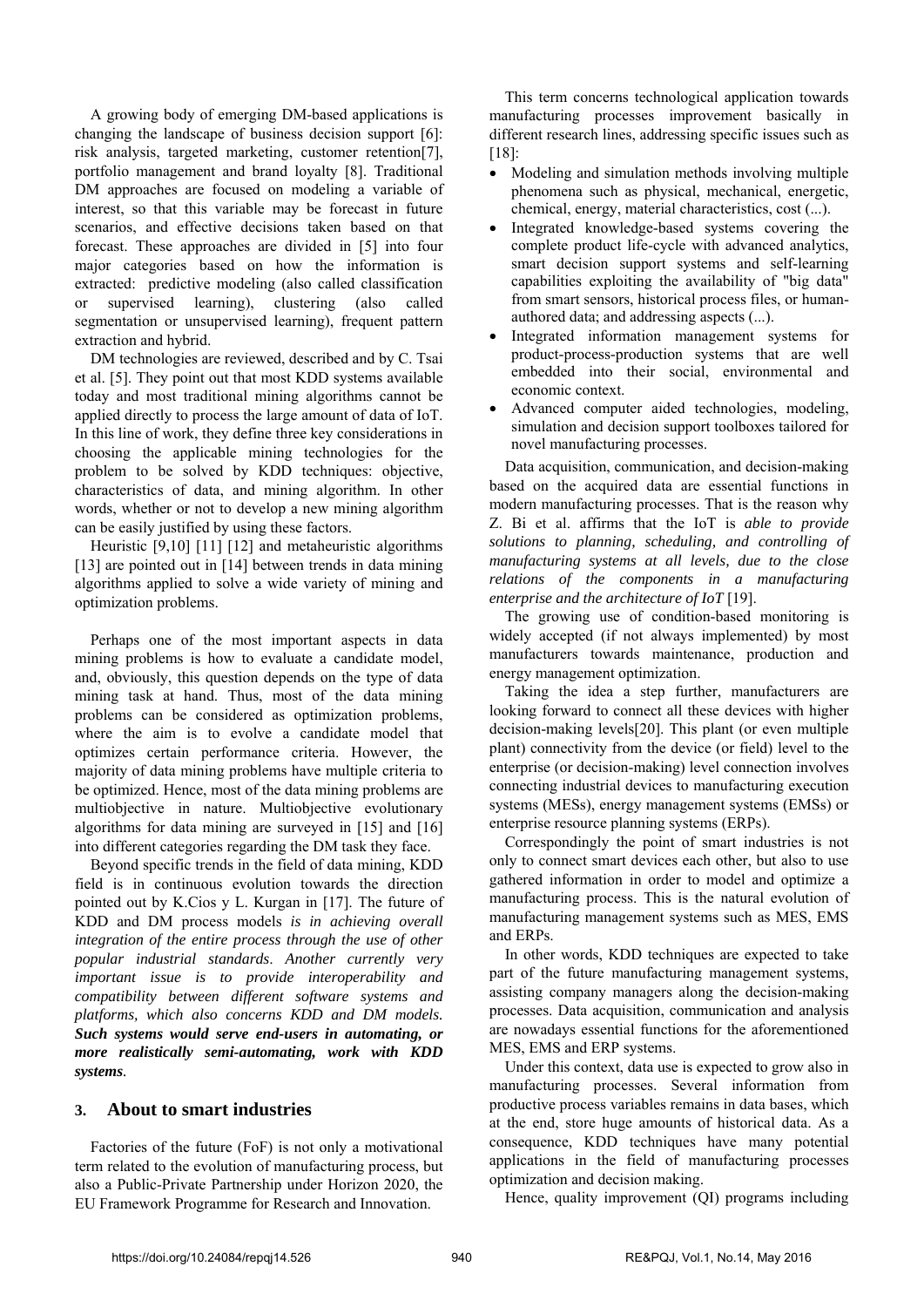Six Sigma, and Kaizen require collection and analysis of data to solve quality problems. Due to advances in data collection systems and analysis tools, DM has widely been applied for QI in manufacturing[21]. The structure of a specific data mining model for synthetic ammonia decarbonization process optimization and the application of fuzzy rules to automatic prediction of several qualityrelated attributes of steel coils manufacturing process are described in [22] and [23].

Not only quality but also energy requirements for manufacturing processes have been addressed with data mining techniques. Energy supply has risen in importance last decade due to the raise of energy costs for industrial companies. EMSs are one of the most trending IoT applications to manufacturing processes nowadays. EMSs are based on ICTs and software tools for tracking energy use and identifying savings opportunities. Since they are based in energy consumption information, gathered by energy measurement equipment such as power analyzers or flow meters at the flied level, this systems are expected to evolve quickly to forecasting, modeling and optimizing applications.

Not only general but also specific DM applications have been developed with energy saving proposes. The research on the process control and the energy saving of the aluminum electrolysis industry have inspired new specific data mining algorithms [24]. These algorithms provide intelligence to a novel enhanced-control model which consists of the following four main modules: the aluminum electrolysis structure data mining module, the time series data mining module, the risk forecast module and the online mining module.

A. Kusiak and Z. Shong describe the existence of three different approaches to optimization of combustion efficiency: analytical models based on thermodynamics and chemistry, soft computing and hybrid systems [25]. Optimization data-mining based models for improvement of a boiler–turbine system performance are formulated in [26] and [27]. These papers are focused on optimizing performance indexes (such as the unit heat rate and the total fuel consumption) and discussing optimal selection of process variables to optimize combustion efficiency.

A framework for the analysis of process mining algorithms is described in [28]. A process discovery algorithm is compared in this paper with a learning machine, whose task is to model the control flow of a business process, using traces of the execution of the process, recorded in a workflow log which is a multiset over traces.

Traditional DM and machine learning (ML) algorithms make predictions on the future data using statistical models that are trained on previously collected labeled or unlabeled training data. But since traditional ML techniques try to learn each task from scratch, other new approaches like transfer learning techniques try to transfer the knowledge from some previous tasks to a target task when the latter has fewer high-quality training data [29]. Based on the definition of transfer learning, S.Pan and Q.Yang summarize the relationship between traditional ML and various transfer learning settings and categorize transfer learning under three subsettings, inductive transfer learning, transductive transfer learning, and unsupervised transfer learning.

There is no doubt that new techniques and systems enable new KDD problems approaches. Many researchers all over the world are doing great efforts for optimizing or even revolutionizing the existing techniques, tools and systems. In the prospect of the further requirements, some new requirements together with problems will emerge with the further increasing amount and widespread application of data for manufacturing companies. Demand for real-time processing, on-demand processing, as well as the intransit processing of standard remote sensing data products are some of the development opportunities [30] in this field.

### **4. A KDD approach to microgrid planning**

Large (and growing) data volumes are being continuously created by energy-related industrial (or even domestic) equipment. This data can be used with different purposes from improving energy efficiencies to developing new services for energy consumers.

Following this guidelines, KDD approaches to MG planning could be developed. This concept can be applied not only to improve electrical networks performance but also to intelligently manage the actions of all the systems connected to them (those who generate electricity, who use electricity and who take both actions). Therefore, KDD, DM and IoT techniques are expected to drive the evolution of power systems into smart systems. Moreover, the visions of smart grids and IoT have recently been combined into the Internet of Energy (IoE)[31].

Furthermore, data analysis from a manufacturing process towards different objectives such as process control, quality assurance and environmental impact evaluation is a powerful source of knowledge towards industrial processes planning.

**As a consequence, during a downstream planning stage, production and energy supply could be studied in and aggregated way with saving purposes for a company.** 

The availability of a big amount of data from every stage of the systems can reveal several opportunities to improve manufacturing process efficiencies at every level: energy generation, energy distributions, energy consumption, manufacturing global process efficiency, manufacturing equipment efficiency and occupation. **This is, without any doubt, a suitable framework for industrial MG planning**.

Recent approaches to MG planning for industrial facilities have been published in technical literature. B Leif et al. in [32] propose a technique for sizing and scheduling electricity supply at industrial sites with combined heat and power and wind generation. An industrial size MG is scheduled in [33] and evaluated regarding different performance indicators such as technical, economic and environmental. The techno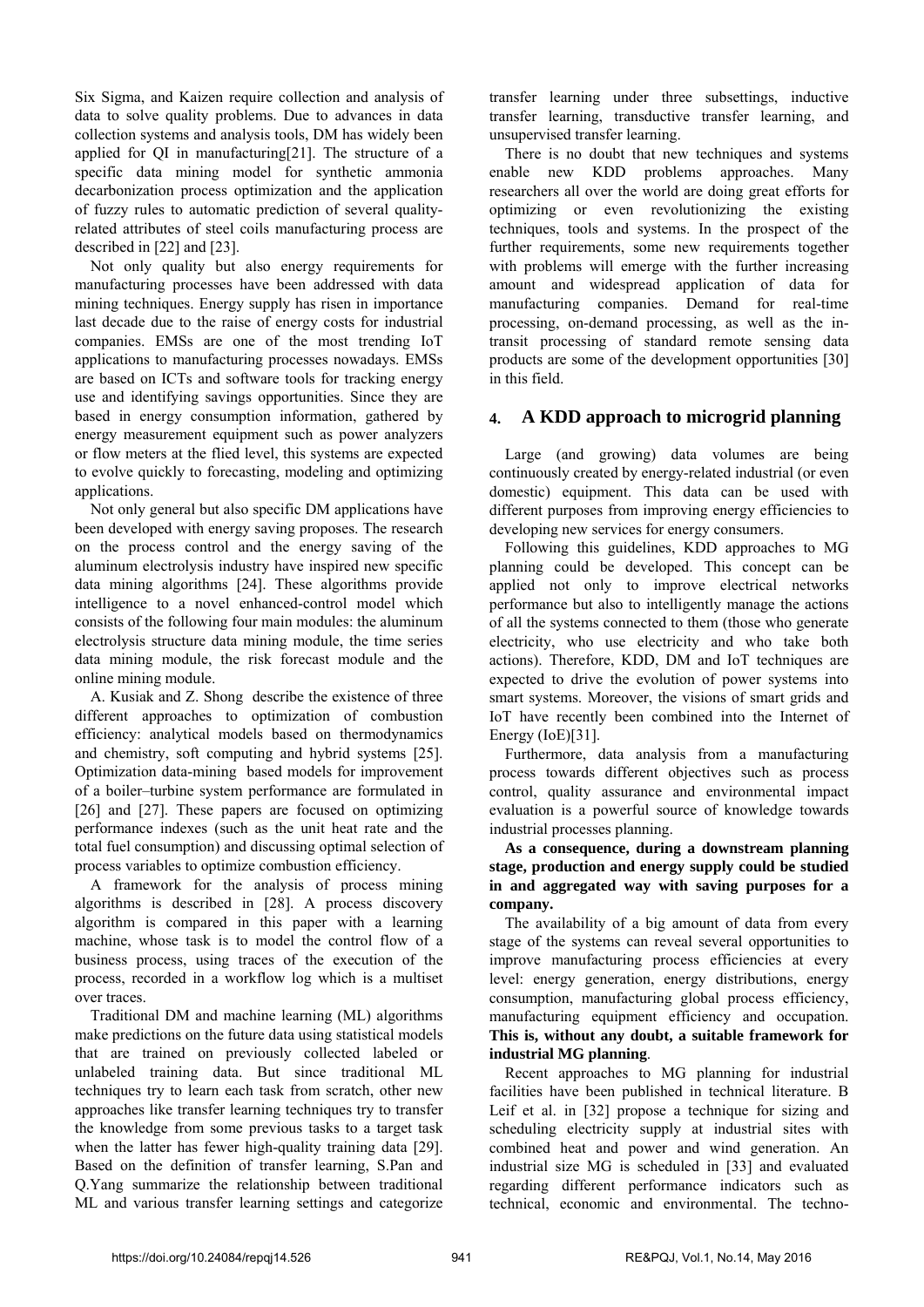economic potential for a predominantly renewable electricity-based MG serving an industrial-sized drink water plant in the Netherlands is studied in [34] by M Soshinskaya et al.

But among all the articles reviewed in order to write this paper, only M. Overturf et al. in [35] combine MG (energy supply) an manufacturing process (production) planning for industrial companies. They developed a Kaizen-based approach (*which they call Sufficiency Kaizen*) and conclude that *taking control over the allocation and production of energy, corporations can obviate energy cost impact and risk, with relief immediate, and absolute impact over time*.

In conclusion, synergies of an aggregated planning approach to manufacturing processes and MG-based energy supply have not been deeply analyzed. This new approach to MG planning is expected to reveal both energy and manufacturing cost saving opportunities, increasing economic feasibility and reliability for both systems.

### **5. Industrial MG planning future trends**

The full potential of energy saving for a manufacturing process can only be defined through a holistic and integrated analysis of the complete value chain of the plant. In this approach, a MG can be considered as a suitable energy supply system, and data analytics can provide information about how systems work in a day-today (even hour-by hour) basis.

MG planning have been traditionally approached from investment minimization [36] and economic load dispatch problems. But beyond economic goals, other different goals can be considered along the planning process, such as total environmental impact, power quality and reliability [37]. Regarding technical literature there exist some defined problems in every MG planning process, even though each microgrid planning process has its own constraints and specific goals. Different power supply optimization opportunities appear at different MG planning levels, such as

- Power generation mix selection and sizing: Microgrid design engineers are responsible of choosing the best available power system to satisfy demand requirements. Power sources selection requires a deep site analysis of suitable electric power supplies. Power [38] and energy storage equipment [39] must be sized according peak load demand and cost effectiveness criteria. Types of fuels suitable for the power plant must also be selected, which is a critical issue regarding cost efficiency and reliability of the system.
- Siting problem covers power sources allocation and power lines layout in order to keep quality constraints [38].
- Scheduling problem is aimed at minimizing operational costs, environmental impact and quality keeping while demand is covered.

KDD techniques application to industrial MGs involves a different approach to these problems, since a large

amount of raw data about the manufacturing process is available. This new focus results in new cost-saving opportunities. Some of them are described below

#### *A. New sizing approach*

Main goals of sizing stage in a MG planning process are high cost-effectiveness, low power losses impact and high reliability. According to these guidelines, power and energy storage equipment must be sized in order to cover peak load demand and to achieve cost effectiveness. Some KDD-based opportunities approaches to these problems are described below:

- New bottom up-approach. since traditional MG problems are focused on defining and covering peak load (simply adding total power capacity an estimating a simultaneity factor), KDD approach is able to make a real bottom-up approach to peak demand due to the existing knowledge in manufacturing energy consumption data. The analysis of these data makes possible to define different power demand steps regarding different usage scenarios for manufacturing equipment. Some different coverage strategies can be developed defining different sizes and regulation capacities for power supply equipment. Optimization models can be validated with real data from the manufacturing process.
- Redesigning energy systems: the availability of raw data about the manufacturing process is a clear advantage in order to redesign the power supply system with new objectives such as renewable power sources penetration, ancillary services supply, net metering capacities and combined heat and power integration. This revision should be focused in economic feasibility of the MG but also other goals such as environmental impact or quality keeping can be considered.
- Capacity charge savings: a MG can considerably reduce capacity charge costs from utilities. In order to achieve these savings, an optimal mix of power technologies and power capacities must be defined both for MG. These power capacity reduction savings are based again into power consumption data analysis (from the manufacturing process). A detailed costbenefit analysis on power capacity must be done in order to achieve a long term economic viability for the MG.

#### *B. New siting approach*

Quality keeping is the main goal of siting problems in MG planning. The previous existence, not only of data, but also of the manufacturing facilities process is a clear advantage. Quality problems will be for sure well-defined since they cannot be only modeled but also measured. In other words, the capacity and allocation requirements both for storage and power generation systems with quality keeping purposes can be validated using on site field measurements. Hence, siting problem will consider real conditions and for sure the solution will be more accurate.

#### *C. New scheduling approach*

Perhaps the most powerful source of cost savings in KDD approach to MG planning is on resources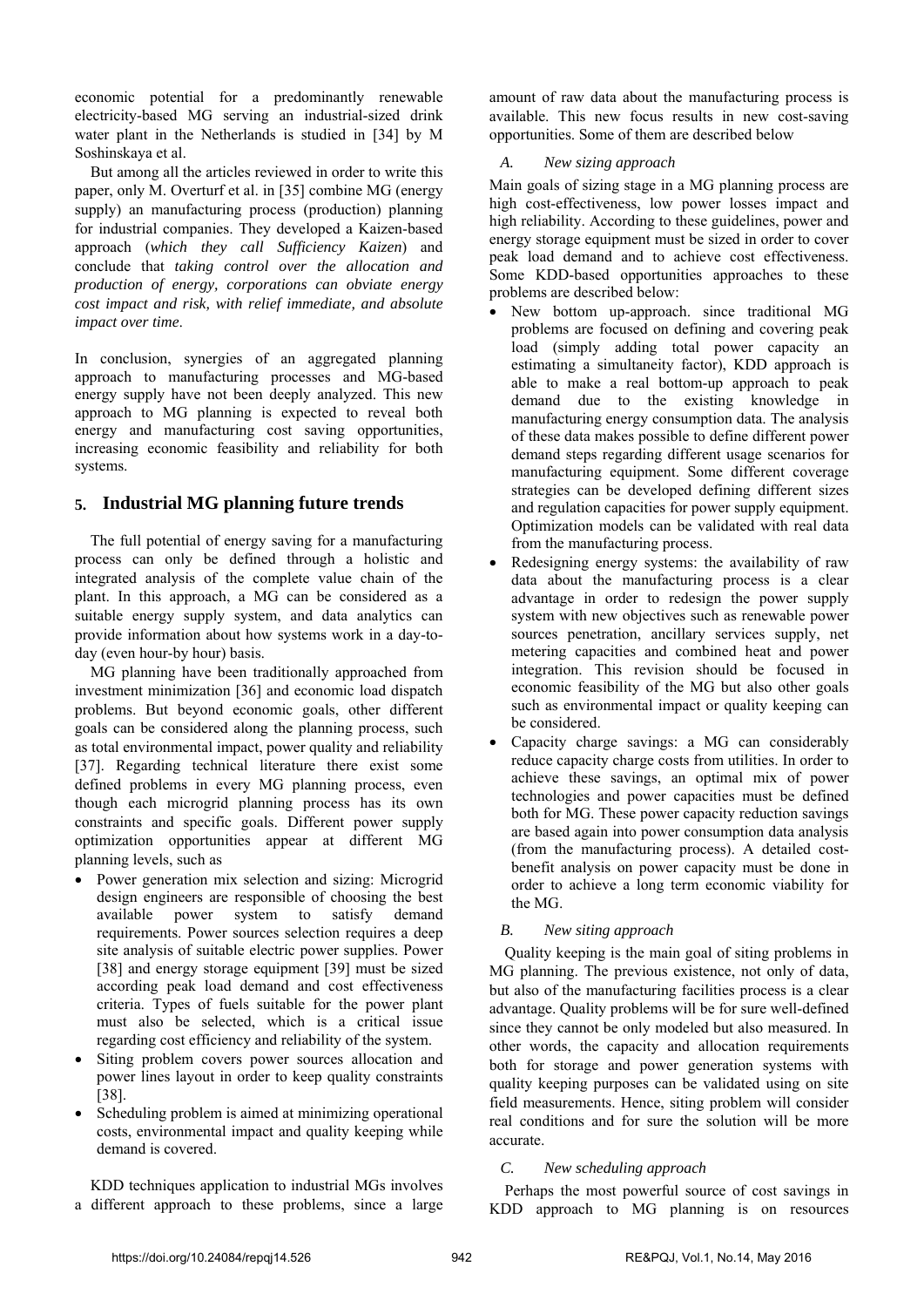scheduling. The aggregated scheduling of manufacturing and energy supply resources can reduce global manufacturing process costs. Some guidelines to be followed towards this goal are described below:

- Integration of energy generation variables into industrial management systems: as it has been mentioned before the future of systems such as ERPs and EMSs is in integration and analytics. A combined analysis tool both for energy generation, energy consumption and manufacturing conditions will allow the company to identify new scheduling-based performance improvement scenarios. But not only analytics and management tool can reveal saving opportunities.
- Forecasting and simulation: real data from a manufacturing process is the basis of a robust manufacturing process model development. Once this model is developed, forecasting capabilities have proven to be very useful for scheduling tasks and savings achievement. Simulation is also an important tool in order to find optimal work conditions for power supply and manufacturing equipment. Both tools are needed in order to define the most efficient working parameter for the whole system.

These techniques will allow innovative specific approaches such as:

- Energy supply and manufacturing combined scheduling: a combined planning for manufacturing process and energy resources is expected to achieve cost saving. This savings will mainly be based on waste energy minimization, following this guidelines:
	- Coordinated starts and stops not only for the manufacturing process but also for the power equipment.
	- $\checkmark$  Power generation regulation according to manufacturing process requirements.
- Advanced energy efficiency strategies: some advanced strategies such as net metering and demand response must be studied in order to generate profits to the company. Some of this opportunities will derive on automatic control strategies, price signals conditioned energy purchase or sell of energy from other power grids, cost managing. All of this energy-related strategies must be verified regarding production costs in order to assure economic revenues for the whole process.

#### **6. Conclusions**

MG systems are suitable to provide energy to manufacturing processes, even though it is an energy intensive consumption field. MG and manufacturing processes have many goals in common regarding quality, environmental impact, cost reduction and energy efficiency. Companies quantify these goals using MES, EMS and ERPs, which are based on specific indicators also called Key Performance Indicators (KPIs).

Nowadays, MES, EMS and ERPs are a powerful source of data about manufacturing processes. The application of KDD techniques to the industrial field allows the merge of

production and energy management.



*Fig. 1. Differences between traditional and KDD planning approaches for manufacturing processes.*

Thus, energy experts using data analytics techniques are able to discover and exploit hidden saving opportunities, thereby contributing effectively in making faster, better and quality business decisions. The full potential of energy saving for a manufacturing process can only be defined through a holistic and integrated analysis of the complete value chain of the plant. Following this guideline, an innovative KDD-based approach to industrial MG planning has been introduced in this paper.

#### **7. References**

[1] Mattern F, Floerkemeier C. From the internet of computers to the internet of things. Lect. Notes Comput. Sci. (including Subser. Lect. Notes Artif. Intell. Lect. Notes Bioinformatics), vol. 6462 LNCS, 2010, p. 242–59. doi:10.1007/978-3-642-17226-7\_15.

[2] Perera C, Liu CH, Jayawardena S, Chen M. A Survey on Internet of Things From Industrial Market Perspective. IEEE Access 2014;2:1660–79. doi:10.1109/ACCESS.2015.2389854.

[3] Bernstein A, Provost F, Hill S. Toward intelligent assistance for a data mining process: An ontology-based approach for cost-sensitive classification. IEEE Trans Knowl Data Eng 2005;17:503–18. doi:10.1109/TKDE.2005.67.

Matheus CJ, Chan PK, Piatetsky-Shapiro G. Systems for knowledge discovery in databases. IEEE Trans Knowl Data